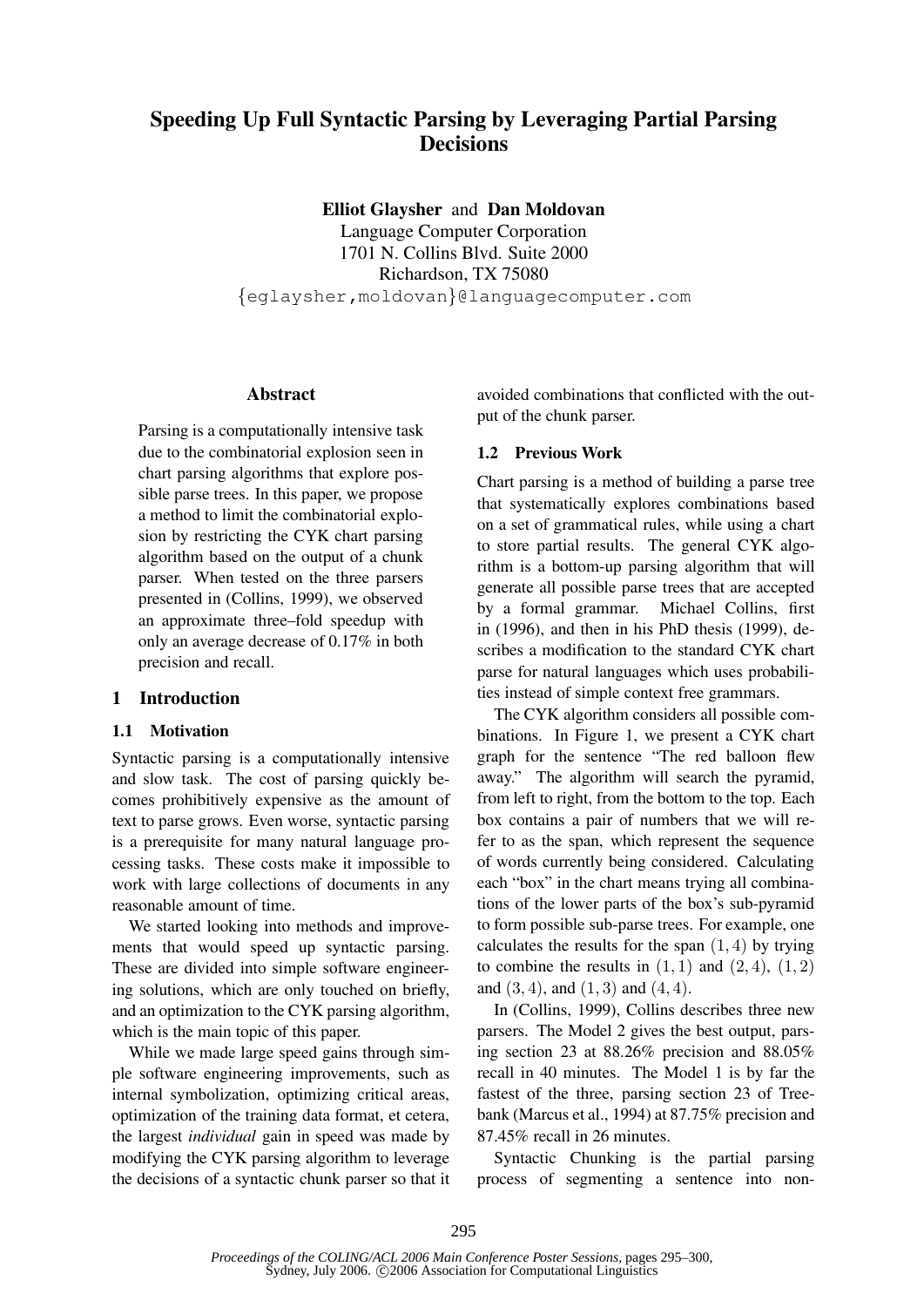|       |       |       |       | (1,5)   |       |       |       |       |  |
|-------|-------|-------|-------|---------|-------|-------|-------|-------|--|
|       |       |       | (1,4) |         |       | (2,5) |       |       |  |
|       |       | (1,3) |       | (2,4)   |       | (3,5) |       |       |  |
|       | (1,2) |       | (2,3) |         | (3,4) |       | (4,5) |       |  |
| (1,1) |       | (2,2) |       | (3,3)   |       | (4,4) |       | (5,5) |  |
| The   |       | red   |       | balloon |       | flew  |       | away  |  |

Figure 1: The CYK parse visualized as a pyramid. CYK will search from the left to right, bottom to top.

overlapping "chunks" of syntactically connected words. (Tjong Kim Sang and Buchholz, 2000) Unlike a parse tree, a set of syntactic chunks has no hierarchical information on how sequences of words relate to each other. The only information given is an additional label describing the chunk.

We use the YamCha (Kudo and Matsumoto, 2003; Kudo and Matsumoto, 2001) chunker for our text chunking. When trained on all of Penn Treebank , except for section 23 and tested on section 23, the model had a precision of 95.96% and a recall of 96.08%. YamCha parses section 23 of Treebank in 36 seconds.

Clause Identification is the partial parsing process of annotating the hierarchical structure of clauses—groupings of words that contain a subject and a predicate (Tjong Kim Sang and Déjean, 2001). Our clause identifier is an implementation of (Carreras et al., 2002), except that we use C5.0 as the machine learning method instead of Carreras' own TreeBoost algorithm (Carreras and Márquez, 2001). When trained and scored on the CoNLL 2001 shared task data<sup>1</sup> with the results of our chunker, our clause identifier performs at 90.73% precision, 73.72% recall on the development set and 88.85% precision, 70.22% recall on the test set.

In this paper, we describe modifications to the version of the CYK algorithm described in (Collins, 1999) and experiment with the modifications to both our proprietary parser and the (Collins, 1999) parser.

#### **2 Methods**

#### **2.1 Software Optimizations**

While each of the following optimizations, individually, had a smaller effect on our parser's speed than the CYK restrictions, collectively, simple software engineering improvements resulted in the largest speed increase to our syntactic parser. In the experiments section, we will refer to this as the "Optimized" version.

**Optimization of the training data and internal symbolization**: We discovered that our parser was bound by the number of probability hash-table lookups. We changed the format for our training data/hash keys so that they were as short as possible, eliminating deliminators and using integers to represent a closed set of POS tags that were seen in the training data, reducing the two to four byte POS tags such as "VP" or "ADJP" down to single byte integers. In the most extreme cases, this reduces the length of non-word characters in a hash from 28 characters to 6. The training data takes up less space, hashes faster, and many string comparisons are reduced to simple integer comparisons.

**Optimization of our hash-table implementation**: The majority of look ups in the hash-table at runtime were for non-existent keys. We put a bloomfilter on each hash bucket so that such lookups would often be trivially rejected, instead of having to compare the lookup key with every key in the bucket. We also switched to the Fowler/Noll/Vo (Noll, 2005) hash function, which is faster and has less collisions then our previous hash function.

**Optimization of critical areas**: There were several areas in our code that were optimized after profiling our parser.

**Rules based pre/post-processing**: We were able to get very minor increases in precision, recall and speed by adding hard coded rules to our parser that handle things that are handled poorly, specifically parenthetical phrases and quotations.

#### **2.2 CYK restrictions**

In this section, we describe modifications that restrict the chart search based on the output of a partial parser (in this case, a chunker) that marks groups of constituents.

First, we define a span to be a pair  $c = (s, t)$ , where  $s$  is the index of the first word in the span and t is the index of the last word in the span. We then define a set  $S$ , where  $S$  is the set of spans

<sup>1</sup> http://www.cnts.ua.ac.be/conll2001/clauses/clauses.tgz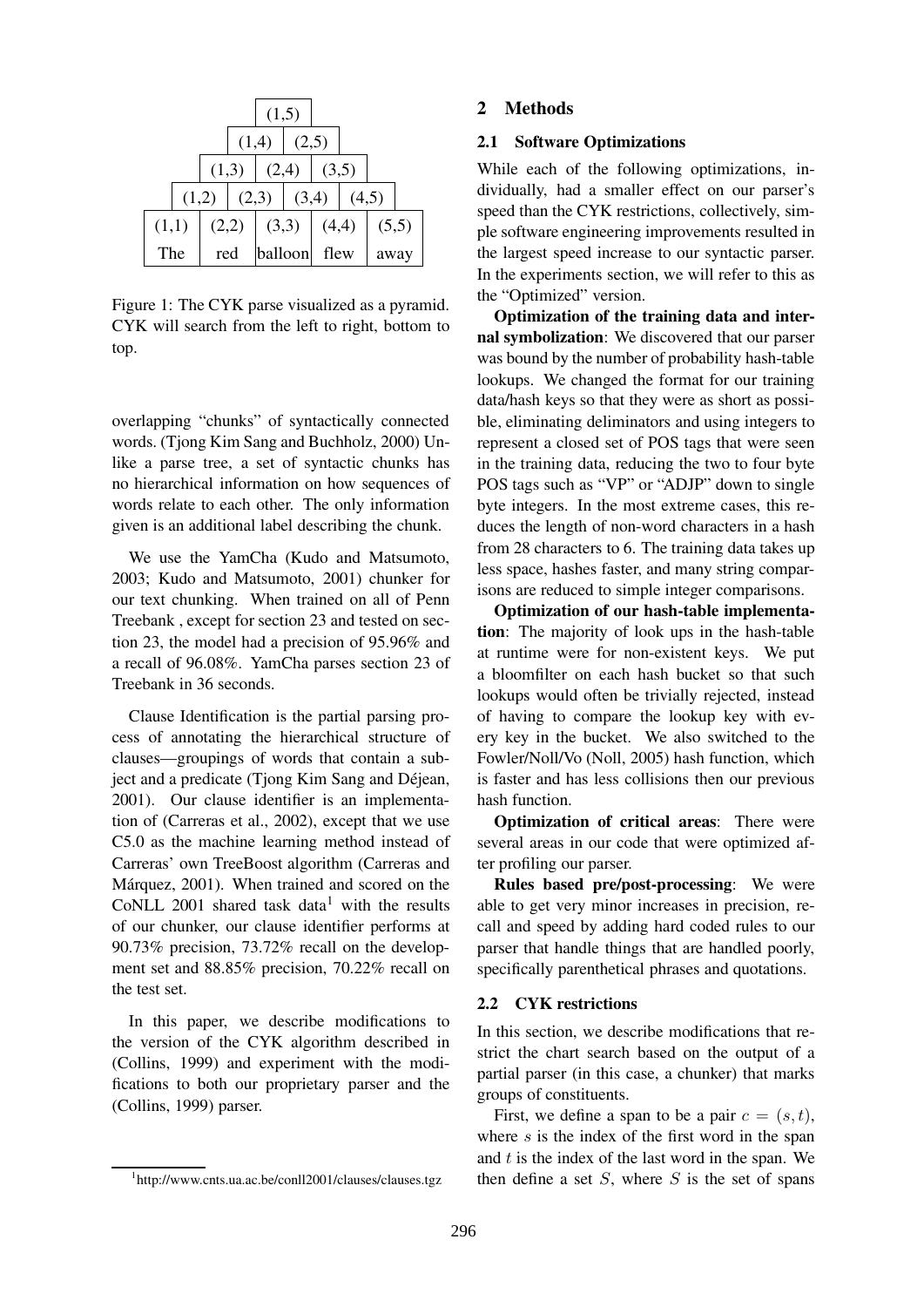$c_1, \ldots, c_n$  that represent the restrictions placed on the CYK parse. We say that  $c_1$  and  $c_2$  overlap iff  $s_1 < s_2 \le t_1 < t_2$  or  $s_2 < s_1 \le t_2 < t_1$ , and we note it as  $c_1 \sim c_2$ <sup>2</sup>.

When using the output of a chunker,  $S$  is the set of spans that describe the non-VP, non-PP chunks where  $t_i - s_i > 0$ .

During the CYK parse, after a span's start and end points are selected, but before iterating across all splits of that span and their generative rules, we propose that the span in question be checked to make sure that it does not overlap with any span in set S. We give the pseudocode in Algorithm 1, which is a modification of the parse() function given in Appendix B of (Collins, 1999).

| <b>Algorithm 1</b> The modified parse() function     |  |  |  |  |
|------------------------------------------------------|--|--|--|--|
| initialize()                                         |  |  |  |  |
| for span $= 2$ to n do                               |  |  |  |  |
| <b>for</b> start = 1 to $n$ – span + 1 <b>do</b>     |  |  |  |  |
| end $\leftarrow$ start + span – 1                    |  |  |  |  |
| if $\forall x \in S(x \not\sim (start, end))$ then   |  |  |  |  |
| complete(start, end)                                 |  |  |  |  |
| end if                                               |  |  |  |  |
| end for                                              |  |  |  |  |
| end for                                              |  |  |  |  |
| $X \leftarrow$ edge in chart [1,n, TOP] with highest |  |  |  |  |
| probability                                          |  |  |  |  |
| return $X$                                           |  |  |  |  |

For example, given the chunk parse:

[The red balloon] $_{NP}$  [flew] $_{VP}$  [away] $_{ADVP}$ ,

 $S = \{(1,3)\}\)$  because there is only one chunk with a length greater than 1.

Suppose we are analyzing the span  $(3, 4)$  on the example sentence above. This span will be rejected, as it overlaps with the chunk  $(1, 3)$ ; the leaf nodes "balloon" and "flew" are not going to be children of the same parsetree parent node. Thus, this method does not compute the generative rules for all the splits of the spans  $\{(2, 4), (2, 5), (3, 4), (3, 5)\}.$  This will also reduce the number of calculations done when calculating higher spans. When computing  $(1, 4)$  in this example, time will be saved since the spans  $(2, 4)$ and (3, 4) were not considered. This example is visualized in Figure 2.

A more complex, real–world example from section 23 of Treebank is visualized in Figure 3, using the sentence "Under an agreement signed by the Big Board and the Chicago Mercantile Exchange, trading was temporarily halted in Chicago." This sentence has three usable chunks, [an agreement] $_{NP}$ , [the Big Board] $_{NP}$ , and [the Chicago Mercantile Exchange] $_{NP}$ . This example shows the effects of the above algorithm on a longer sentence with multiple chunks.



Figure 2: The same CYK example as in Figure 1. Blacked out box spans will not be calculated, while half toned box spans do not have to calculate as many possibilities because they depend on an uncalculated span.

#### **3 Experiments & Results**

#### **3.1 Our parser with chunks**

Our parser uses a simplified version of the model presented in (Collins, 1996). For this experiment,we tested four versions of our internal parser:

- Our original parser. No optimizations or chunking information.
- Our original parser with chunking information.
- Our optimized parser without chunking information.
- Our optimized parser with chunking information.

For parsers that use chunking information, the runtime of the chunk parsing is included in the parser's runtime, to show that total gains in runtime offset the cost of running the chunker.

We trained the chunk parser on all of Treebank except for section 23, which will be used as the test set. We trained our parser on all of Treebank except for section 23. Scoring of the parse trees

 $2$ This notation was originally used in (Carreras et al., 2002).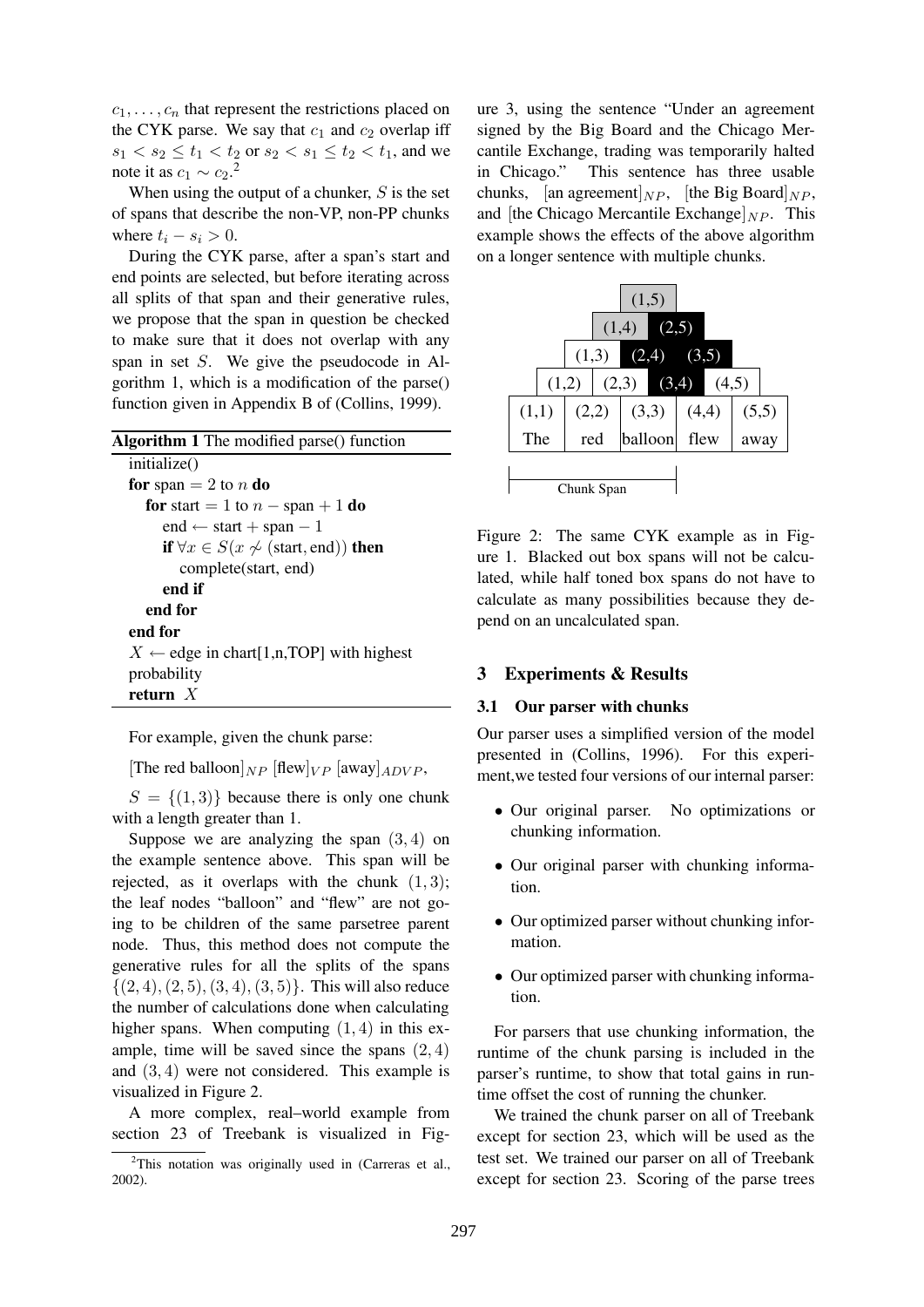

Figure ب The CYK chart for the chunk parsed sentence  $^{d\,d}$ [Dnder]  $^{\rm b}$  $\Xi$ agreement  $\vert_{NP}$  $[\mathrm{signed}]_{VP}$  $[\mathsf{by}]_{PP}$  $\mathop{\mathbb{E}}$ Big  ${\rm B}{\rm or}{\rm a}{\rm d}$  $\vert_{NP}$  $\mathop{\rm{pr}}\nolimits$  $\vert_{NP}$  $\mathop{\mathbb{E}}$ Chicago Mercantile Exchange  $]_{N}$ [trading  $\vert_{NP}$ temporarily halted  $|_{VP}$  [in]  $_{PP}$  [Chicago  $]_{NP}$  ; The color coding scheme is the same as in Figure با

 $\mathbf{g}$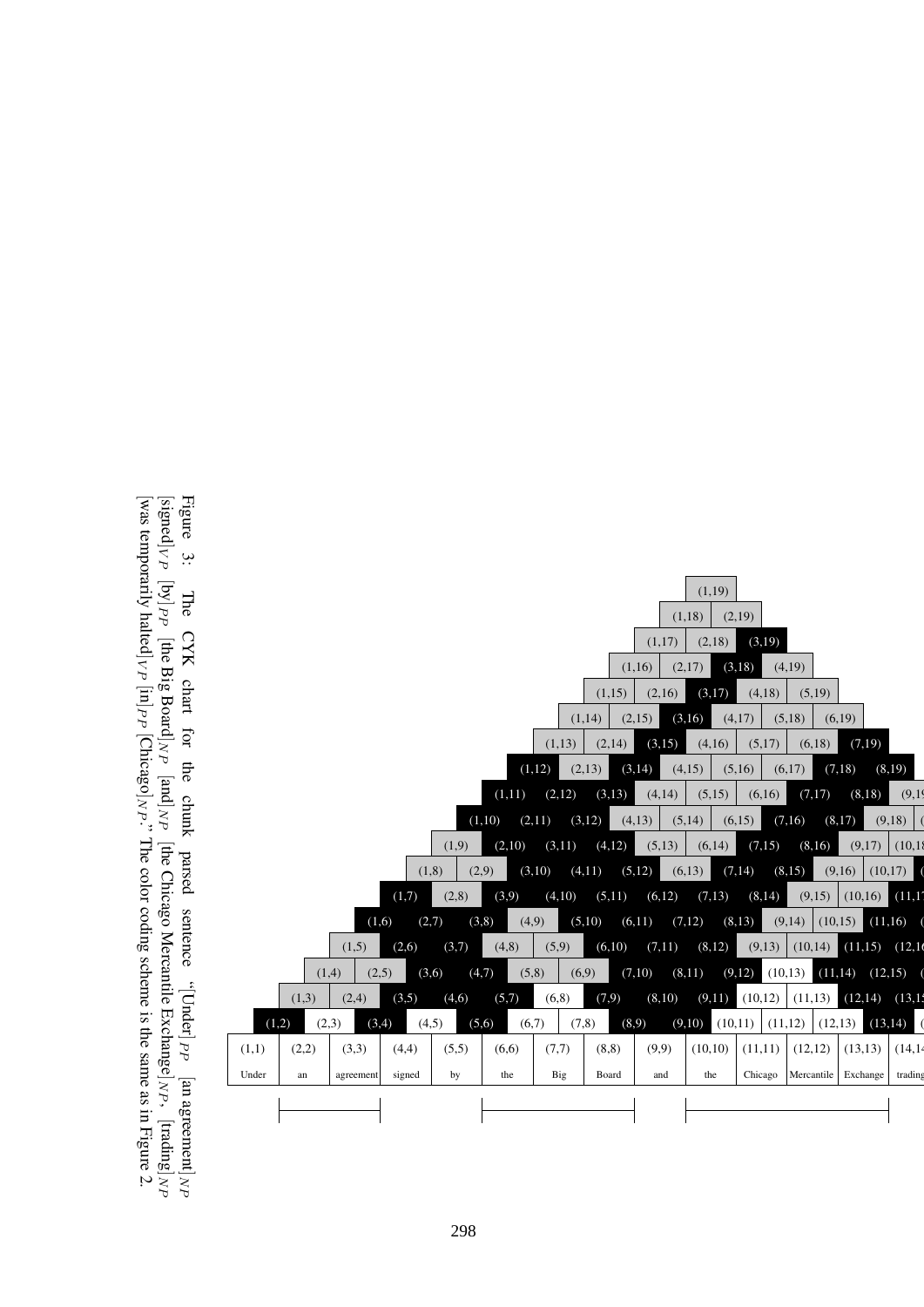|             | Precision | Recall | Time    |
|-------------|-----------|--------|---------|
| Original    | 82.79%    | 83.19% | 25'45'' |
| With chunks | 84.40%    | 83.74% | 7'37''  |
| Optimized   | 83.86%    | 83.24% | 4'28''  |
| With chunks | 84.42%    | 84.06% | 1'35"   |

|             | Precision | Recall | Time    |
|-------------|-----------|--------|---------|
| Model 1     | 87.75%    | 87.45% | 26'18'' |
| With chunks | 87.63%    | 87.27% | 8'54"   |
| Model 2     | 88.26%    | 88.05% | 40'00'' |
| With chunks | 88.04%    | 87.87% | 13'47'' |
| Model 3     | 88.25%    | 88.04% | 42'24'' |
| With chunks | 88.10%    | 87.89% | 14'58"  |

Table 1: Results from our parser on Section 23

Table 2: Results from the Collins parsers on Section 23 with chunking information

was done using the EVALB package that was used to score the (Collins, 1999) parser. The numbers represent the labeled bracketing of all sentences; not just those with 40 words or less.

The experiment was run on a dual Pentium 4, 3.20Ghz machine with two gigabytes of memory.

The results are presented in Table 1.

The most notable result is the greatly reduced time to parse when chunking information was added. Both versions of our parser saw an average three–fold increase in speed by leveraging chunking decisions. We also saw small increases in both precision and recall.

#### **3.2 Collins Parsers with chunks**

To show that this method is general and does not exploit weaknesses in the lexical model of our parser, we repeated the previous experiments with the three models of parsers presented in the (Collins, 1999). We made sure to use the exact same chunk post-processing rules in the Collins parser code to make sure that the same chunk information was being used. We used Collins' training data. We did not retrain the parser in any way to optimize for chunked input. We only modified the parsing algorithm.

Once again, the chunk parser was trained on all of Treebank except for section 23, the trees are evaluated with EVALB, and these experiments were run on the same dual Pentium 4 machine.

These results are presented in Table 2.

Like our parser, each Collins parser saw a

|              | Precision | Recall | Time   |
|--------------|-----------|--------|--------|
| Optimized    | 83.86%    | 83.24% | 4'28"  |
| With chunks  | 84.42%    | 84.06% | 1'35"  |
| With clauses | 83.66%    | 83.06% | 5'02'' |
| With both    | 84.20%    | 83.84% | 2'26"  |

Table 3: Results from our parser on Section 23 with clause identification information. Data copied from the first experiment has been italicized for comparison.

slightly under three fold increase in speed. But unlike our parser, all three models of the Collins parser saw slight decreases in accuracy, averaging at -0.17% for both precision and recall. We theorize that this is because the errors in our lexical model are more severe than the errors in the chunks, but the Collins parser models make fewer errors in word grouping at the leaf node level than the chunker does. We theorize that a more accurate chunker would result in an increase in the precision and recall of the Collins parsers, while preserving the substantial speed gains.

### **3.3 Clause Identification**

Encouraged by the improvement brought by using chunking as a source of restrictions, we used the data from our clause identifier.

Again, our clause identifier was derived from (Carreras et al., 2002), using boosted C5.0 decision trees instead of their boosted binary decision tree method, which performs below their numbers: 88.85% precision, 70.22% recall on the CoNLL 2001 shared task test set.

These results are presented in Table 3.

Adding clause detection information hurt performance in every category. The increases in runtime are caused by the clause identifier's runtime complexity of over  $O(n^3)$ . The time to identify clauses is greater then the speed increases gained by using the output as restrictions.

In terms of the drop in precision and recall, we believe that errors from the clause detector are grouping words together that are not all constituents of the same parent node. While errors in a chunk parse are relatively localized, errors in the hierarchical structure of clauses can affect the entire parse tree, preventing the parser from exploring the correct high-level structure of the sentence.